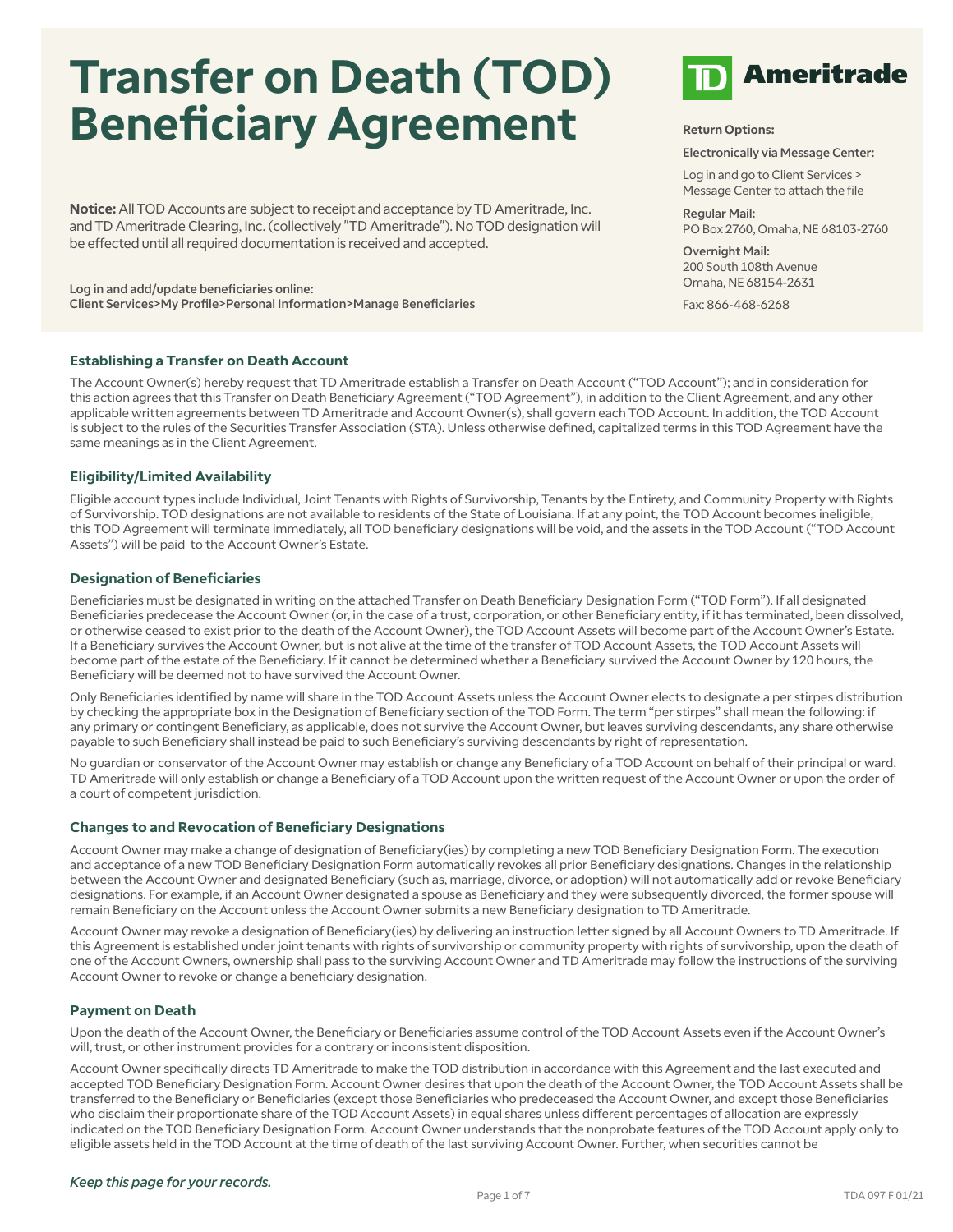evenly distributed, or there are unclaimed securities, the Account Owner requests that such securities be liquidated and any proceeds from the liquidation be distributed in the percentages requested to the named Beneficiaries. TD Ameritrade reserves the right to liquidate any outstanding security subject to expiration or leveraged securities positions before transfer to a Beneficiary, and any margin or other indebtedness of Account Owner must be satisfied prior to a transfer of TOD Account Assets unless otherwise agreed to by TD Ameritrade.

With respect to securities in the TOD Account, TD Ameritrade shall not be responsible to any Beneficiary for dividends, interest, or other distributions paid after the death of the Account Owner, but before reregistration of the securities or securities account in the name of the Beneficiary. Should TD Ameritrade receive notice of the death of the Account Owner, TD Ameritrade has no obligation to (a) verify the Account Owner's death or the Account Owner's marital status at the time of death of the Account Owner, (b) locate the Beneficiary, (c) notify any person of any transfer of the TOD Account Assets, or (d) independently verify any information submitted. Because it is the Beneficiary's responsibility to initiate transfer of the TOD Account Assets, TD Ameritrade is expressly not liable for any loss that could occur following the death of the Account Owner and prior to proof of Beneficiary's entitlement to the TOD Account Assets and the transfer thereof. The estate of the Account Owner shall be liable for any net debit balance or loss in the TOD Account in any way resulting from the completion of transactions initiated prior to the receipt by TD Ameritrade of written notice of the death of the Account Owner.

TD Ameritrade is authorized to rely on any representation of facts made by the Account Owner(s), the personal representative of the estate of the Account Owner, any Beneficiary, or any other person or source deemed appropriate by TD Ameritrade in determining the identity of unnamed Beneficiaries.

Should a Beneficiary disclaim his/her share of the TOD Account Assets, in whole or in part, then the disclaimed TOD Account Assets shall be transferred to the other designated Beneficiaries according to their respective percentage designations. Should all Beneficiaries disclaim the TOD Account Assets, the property disclaimed shall become part of the Account Owner's Estate.

Account Owner, his or her estate, and his or her successors-in-interest, including all Beneficiaries, further understand and agree that, notwithstanding the above and any information or instructions provided by such persons or sources, TD Ameritrade may, in its sole discretion, require additional documentation, consult with counsel, or institute legal proceedings in order to determine the proper identity of Beneficiaries, all of which shall be at the expense of the TOD Account. In the event that TD Ameritrade is unable to identify the Beneficiaries from the documents provided, the TOD Account Assets will become part of the Account Owner's Estate. In case of a dispute concerning transfer between or among the Beneficiary or Beneficiaries, the Account Owner's Estate, or the Account Owner's surviving spouse, heirs, creditors, representatives, or any other person or entity, TD Ameritrade may require the parties in interest to arrive at a final resolution by adjudication, arbitration, or other method acceptable to TD Ameritrade, prior to transferring any TOD Account Assets. TD Ameritrade, in its sole discretion, may at any time suspend all activity in, or distributions from, the TOD Account pending instructions from a court or arbitration forum of competent jurisdiction.

### **Payments to Minor and Incapacitated Beneficiaries**

If the Account Owner designates a minor Beneficiary then the Account Owner has the option to designate a custodian under the Uniform Transfer to Minors Act (UTMA) or Uniform Gifts to Minors Act (UGMA). If the Account Owner does not designate a custodian for a minor Beneficiary, or if the designated custodian is unable or unwilling to serve, TD Ameritrade may permit a parent or legal guardian of the minor Beneficiary to designate a new custodian, or alternatively, TD Ameritrade may distribute the TOD Account Assets to a court-appointed guardian or conservator of the minor Beneficiary.

If, at the time of the Account Owner's death, the Beneficiary is an incapacitated adult who is represented by a duly appointed guardian, conservator, or custodian ("Beneficiary's Nominee"), TD Ameritrade may distribute the TOD Account Assets to the Beneficiary's Nominee and be fully released thereby. If, after a reasonable time following the death of the Account Owner, no Beneficiary's Nominee or appropriate substitute has accepted the TOD Account Assets, TD Ameritrade may distribute the TOD Account Assets to the Account Owner's Estate and be released thereby.

### **Suitability**

Account Owner acknowledges that the features of a TOD Account contain certain legal and tax implications. TD Ameritrade cannot advise whether the TOD designation is or is not appropriate for the Account Owner's tax or estate planning. By signing this Agreement, Account Owner(s) acknowledges that neither TD Ameritrade nor any of its employees or representatives has furnished such advice.

### **Indemnity**

The Account Owner, his or her estate and his or her successors-in-interest, including all Beneficiaries, shall fully indemnify and hold harmless TD Ameritrade, its agents, affiliates, control persons, successors, and assigns and their directors, officers, employees, and agents from and against all claims, actions, costs, and liabilities, including attorneys' fees, by or to any person or entity, including any Beneficiary, any creditor of the Account Owner, the estate of the Account Owner and the Account Owner's heirs, successors, and assigns, arising out of or relating to:

- Any conflicting designation of Beneficiary under the Agreement made in the Account Owner's will, revocable living trust, or any other instrument.
- Any written change of Beneficiaries that the Account Owner has made that has not been accepted by TD Ameritrade as provided herein.
- Any other action taken by TD Ameritrade in opening and maintaining an account under the Agreement, registering assets in the name of the account and completing transfers from the account upon the Transfer Date, including, but not limited to, TD Ameritrade's reliance on individuals named in this Agreement.

This indemnity shall include but not be limited to claims by any person, taxing authority, or entity in relation to the TOD Account Assets either prior or subsequent to their distribution to the designated TOD Beneficiary or Beneficiaries. TD Ameritrade shall be entitled to recover the full amount of this indemnity from the assets of the TOD Account or any other accounts maintained by the Account Owner at TD Ameritrade prior to any distribution or transfer.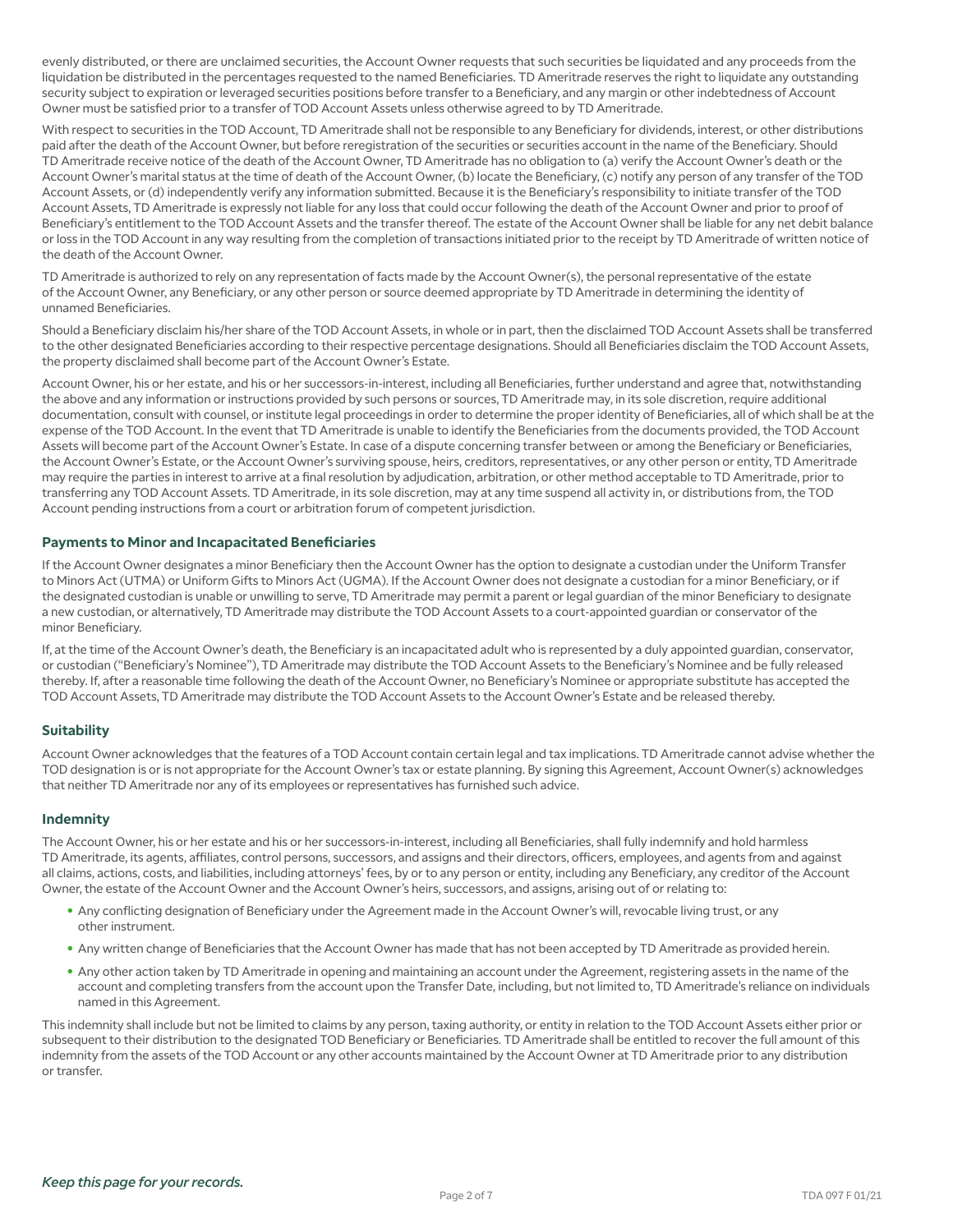### **Governing Law**

The Agreement and its provisions are effective immediately upon TD Ameritrade's receipt and acceptance of the Agreement as provided herein. The Agreement, and the duties and obligations of TD Ameritrade under the Agreement, shall be construed, administered, and enforced according to the laws of the State of Nebraska, except as superseded by federal law or statute, as applied to contracts entered into and completely performed within said state, shall inure to the benefit of TD Ameritrade's successors and assigns, whether by merger, consolidation or otherwise, and shall be binding upon the heirs, personal representatives, successors, and assigns of the Account Owner, and the Beneficiaries designated by the Account Owner. By executing this Agreement, Account Owner(s) consents to the jurisdiction of and venue within the State of Nebraska for all disputes arising out of or relating to the execution and operation of this Agreement.

### **Additional Provisions**

- TD Ameritrade reserves the right to refuse to accept or renew this Agreement and may terminate it at any time in its sole discretion and for any reason.
- If any provision hereof is or at any time should become inconsistent with any present or future law, rule, or regulation of any securities or commodities exchange or of any state or other sovereign government or an agency or regulatory body thereof, and if any of these entities have jurisdiction over the subject matter of this Agreement, said provision shall be deemed to be superseded or modified to conform to such law, rule, or regulation, but in all other respects the Agreement shall continue and remain in full force and effect.
- No failure to exercise, nor any delay in exercising, on the part of TD Ameritrade, any right or remedy hereunder shall operate as a waiver thereof, nor shall any single or partial exercise of any right or remedy prevent any further or other exercise thereof or the exercise of any other right or remedy. The rights and remedies herein provided are cumulative and not exclusive of any rights or remedies provided by law.
- A change by TD Ameritrade of the account number designating the TOD Account shall not affect this Agreement or the TOD designation established.
- This Agreement may not be modified except in writing, duly signed by an authorized officer of TD Ameritrade. This Agreement may not be assigned without the written consent of TD Ameritrade.
- The provisions of this Agreement, including the indemnities stated herein, shall be binding upon the Account Owner's estate, Beneficiaries, heirs, executors, administrators, successors, and assigns, shall inure to the benefit of TD Ameritrade, its successors, assigns, and affiliated companies, and shall survive the termination of this Agreement or the TOD Account.

Investment Products: Not FDIC Insured \* No Bank Guarantee \* May Lose Value

TD Ameritrade, Inc. and TD Ameritrade Clearing, Inc., members FINRA/SIPC, are subsidiaries of The Charles Schwab Corporation. TD Ameritrade is a trademark jointly owned by TD Ameritrade IP Company, Inc. and The Toronto-Dominion Bank. © 2021 Charles Schwab & Co. Inc. All rights reserved.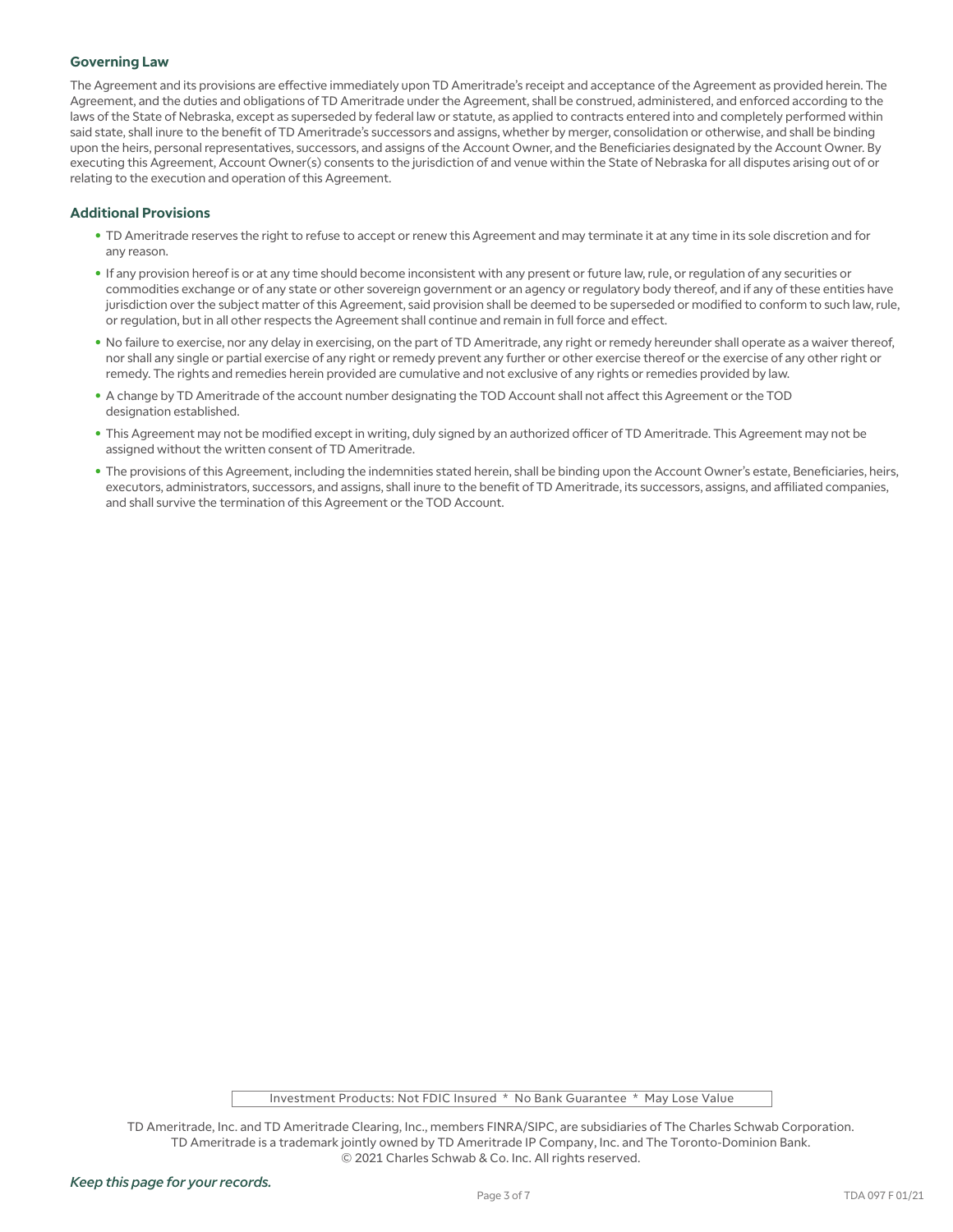# **Transfer on Death (TOD) Beneficiary Agreement**

If wanting to designate beneficiaries for an Individual Retirement Account (IRA), please submit an IRA Change of Beneficiary Form TDA 104 located within the forms library: https://www.tdameritrade.com/form-library

Log in and add/update beneficiaries online: Client Services>My Profile>Personal Information>Manage Beneficiaries

### **Please complete all sections.**



### **Account Information**





Account Owner:





Eligible Account Type:

- C Individual (Non IRA)
- C Joint Tenants with Rights of Survivorship (JTWROS)
- C Tenants by the Entirety
- C Community Property with Rights of Survivorship (CPWROS)



# **2 Designation of Beneficiary**

You must designate at least one primary Beneficiary. If you select coprimary Beneficiaries, indicate the percentage of your account you are designating to each. If you are married and live in a state with community property statutes and do not designate your spouse as the sole beneficiary, you represent and warrant that your spouse has consented to such designation. Account Owner agrees that TD Ameritrade will not assume responsibility for determining whether the TOD Account is subject to community property laws, and TD Ameritrade will not be liable to Account Owner's surviving spouse or any other person for acting in accordance with the beneficiary designations on file.

Percentages must total 100% for all primary beneficiaries and 100% for all contingent beneficiaries. If percentages are not indicated, they will be deemed equal shares. If percentages indicate an attempt to distribute as equal shares, but do not add up to 100%, the first named beneficiary will receive a slightly higher percentage (for instance, if you indicate 33%, 33.3% or 33.33% for all three beneficiaries, TD Ameritrade will round the first beneficiary's percentage up to 33.34% and the other two beneficiaries will each receive 33.33%).

If a primary Beneficiary dies prior to the Account Owner, the remaining portion may be payable proportionately to any surviving primary Beneficiaries. In the event that no primary Beneficiary survives, the contingent Beneficiaries will receive the assets pursuant to the allocation identified below. In the event a contingent Beneficiary dies prior to the Account Owner, then the contingent Beneficiary's share will be divided proportionately among the surviving contingent Beneficiaries. If the "per stirpes" box is checked and that Beneficiary dies before the Account Owner, that Beneficiary's share will pass to his or her living descendants, instead of being reallocated to the other remaining named Beneficiaries.

Subject to the condition(s) set forth in this section, I designate the following as the Beneficiary(ies) of my account:





### **Return Options:**

Electronically via Message Center:

Log in and go to Client Services > Message Center to attach the file

Regular Mail: PO Box 2760, Omaha, NE 68103-2760

Overnight Mail: 200 South 108th Avenue Omaha, NE 68154-2631

Fax: 866-468-6268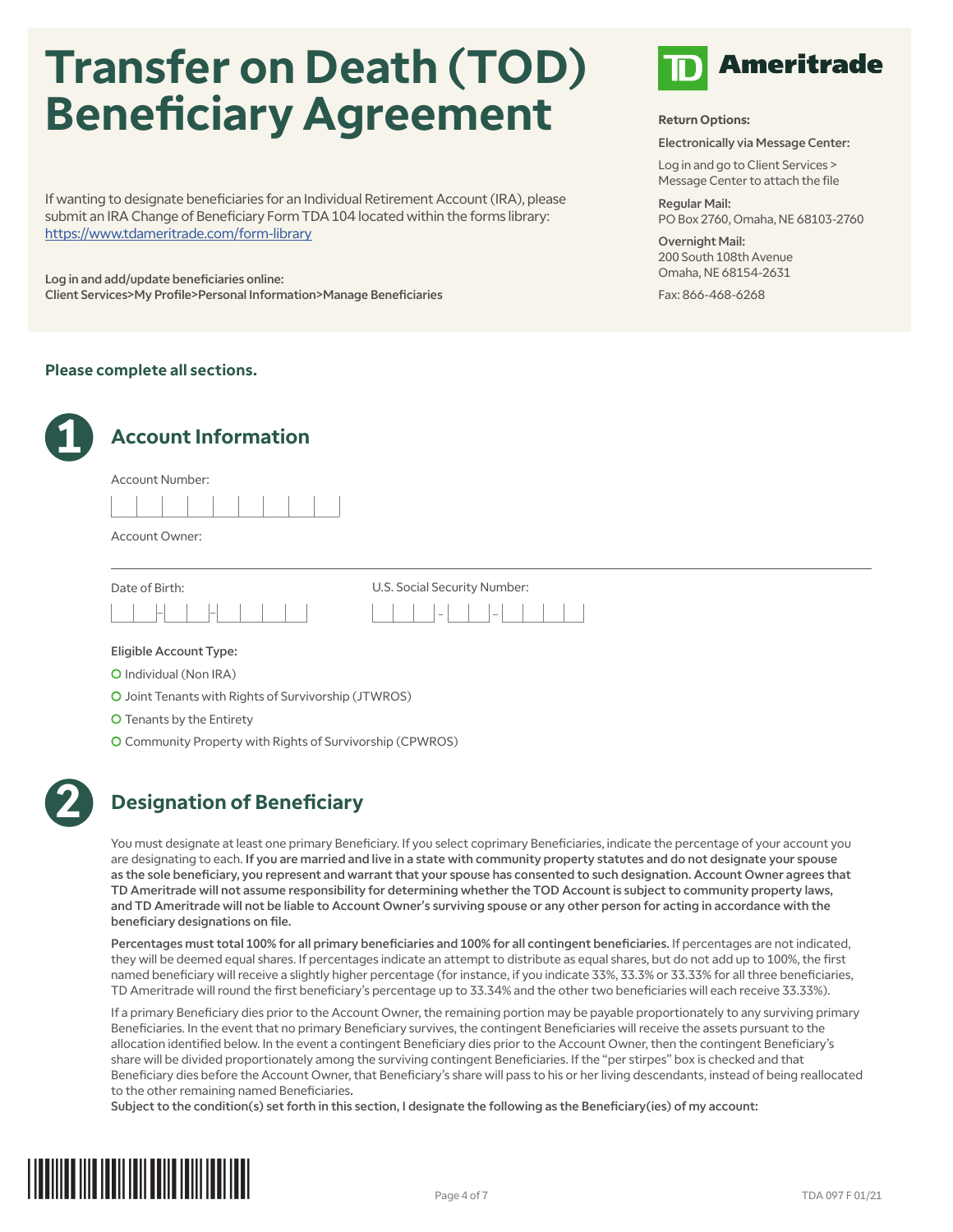# **Designate your Primary Beneficiary(ies)**

| Beneficiary is: O An individual O A trust O Other (custodianship, charity, corporation, etc.)<br><b>O</b> Per Stirpes |                                                                                                                       |  |  |  |
|-----------------------------------------------------------------------------------------------------------------------|-----------------------------------------------------------------------------------------------------------------------|--|--|--|
| Beneficiary's Name:                                                                                                   | SSN/TIN:<br>OR                                                                                                        |  |  |  |
| Relationship:                                                                                                         | Date of Birth/UA Date/Date of Formation:                                                                              |  |  |  |
| Beneficiary is: O An individual O A trust O Other (custodianship, charity, corporation, etc.)<br>O Per Stirpes        |                                                                                                                       |  |  |  |
| Beneficiary's Name:                                                                                                   | SSN/TIN:<br><b>OR</b>                                                                                                 |  |  |  |
| Relationship:                                                                                                         | Date of Birth/UA Date/Date of Formation:                                                                              |  |  |  |
| Beneficiary is: O An individual O A trust O Other (custodianship, charity, corporation, etc.)<br>O Per Stirpes        |                                                                                                                       |  |  |  |
| Beneficiary's Name:                                                                                                   | SSN/TIN:<br>OR                                                                                                        |  |  |  |
| Relationship:                                                                                                         | Date of Birth/UA Date/Date of Formation:                                                                              |  |  |  |
|                                                                                                                       | Beneficiary is: O An individual O A trust O Other (custodianship, charity, corporation, etc.)<br><b>O</b> Per Stirpes |  |  |  |
| Beneficiary's Name:                                                                                                   | SSN/TIN:<br><b>OR</b>                                                                                                 |  |  |  |
| Relationship:                                                                                                         | Date of Birth/UA Date/Date of Formation:                                                                              |  |  |  |
| Beneficiary is: O An individual O A trust O Other (custodianship, charity, corporation, etc.)<br>O Per Stirpes        |                                                                                                                       |  |  |  |
| Beneficiary's Name:                                                                                                   | SSN/TIN:<br>OR                                                                                                        |  |  |  |
| Relationship:                                                                                                         | Date of Birth/UA Date/Date of Formation:                                                                              |  |  |  |
|                                                                                                                       |                                                                                                                       |  |  |  |

Total:  $\frac{1}{2}$  % Total must add up to 100%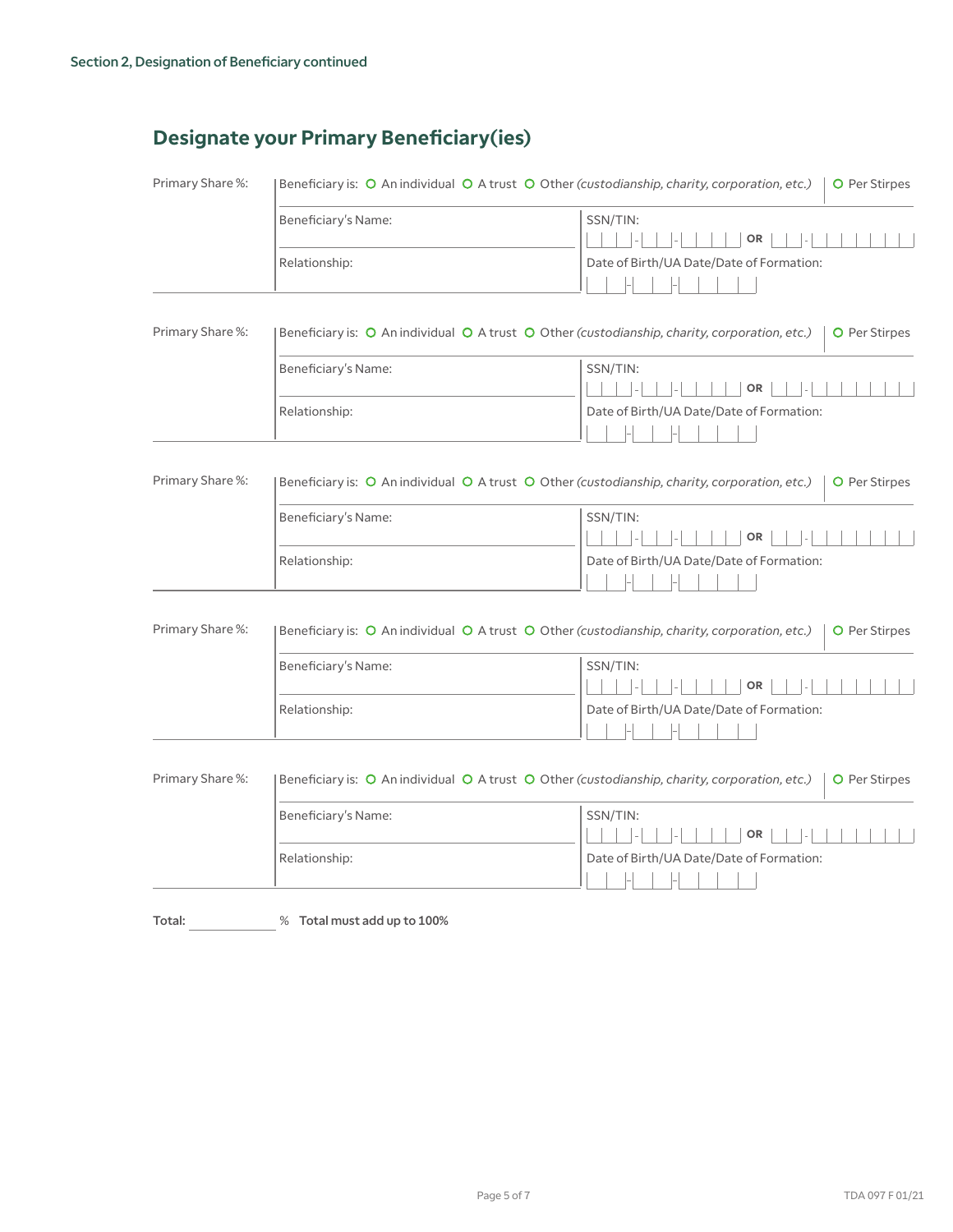# **Designate your Contingent Beneficiary(ies)**

|                     | Contingent Share %:   Beneficiary is: O An individual O A trust O Other (custodianship, charity, corporation, etc.)<br>O Per Stirpes |                                          |  |  |  |  |
|---------------------|--------------------------------------------------------------------------------------------------------------------------------------|------------------------------------------|--|--|--|--|
|                     | Beneficiary's Name:                                                                                                                  | SSN/TIN:                                 |  |  |  |  |
|                     |                                                                                                                                      | <b>OR</b>                                |  |  |  |  |
|                     | Relationship:                                                                                                                        | Date of Birth/UA Date/Date of Formation: |  |  |  |  |
|                     |                                                                                                                                      |                                          |  |  |  |  |
|                     |                                                                                                                                      |                                          |  |  |  |  |
| Contingent Share %: | Beneficiary is: O An individual O A trust O Other (custodianship, charity, corporation, etc.)<br>O Per Stirpes                       |                                          |  |  |  |  |
|                     | Beneficiary's Name:                                                                                                                  | SSN/TIN:                                 |  |  |  |  |
|                     |                                                                                                                                      | OR                                       |  |  |  |  |
|                     | Relationship:                                                                                                                        | Date of Birth/UA Date/Date of Formation: |  |  |  |  |
|                     |                                                                                                                                      |                                          |  |  |  |  |
|                     |                                                                                                                                      |                                          |  |  |  |  |
| Contingent Share %: | Beneficiary is: O An individual O A trust O Other (custodianship, charity, corporation, etc.)<br><b>O</b> Per Stirpes                |                                          |  |  |  |  |
|                     | Beneficiary's Name:                                                                                                                  | SSN/TIN:                                 |  |  |  |  |
|                     |                                                                                                                                      | OR                                       |  |  |  |  |
|                     | Relationship:                                                                                                                        | Date of Birth/UA Date/Date of Formation: |  |  |  |  |
|                     |                                                                                                                                      |                                          |  |  |  |  |
|                     |                                                                                                                                      |                                          |  |  |  |  |
| Contingent Share %: | Beneficiary is: O An individual O A trust O Other (custodianship, charity, corporation, etc.)                                        | O Per Stirpes                            |  |  |  |  |
|                     | Beneficiary's Name:                                                                                                                  | SSN/TIN:                                 |  |  |  |  |
|                     |                                                                                                                                      | OR                                       |  |  |  |  |
|                     | Relationship:                                                                                                                        | Date of Birth/UA Date/Date of Formation: |  |  |  |  |
|                     |                                                                                                                                      |                                          |  |  |  |  |
|                     |                                                                                                                                      |                                          |  |  |  |  |
| Contingent Share %: | Beneficiary is: O An individual O A trust O Other (custodianship, charity, corporation, etc.)                                        | O Per Stirpes                            |  |  |  |  |
|                     | Beneficiary's Name:                                                                                                                  | SSN/TIN:                                 |  |  |  |  |
|                     |                                                                                                                                      | OR                                       |  |  |  |  |
|                     | Relationship:                                                                                                                        | Date of Birth/UA Date/Date of Formation: |  |  |  |  |
|                     |                                                                                                                                      |                                          |  |  |  |  |

Total: % Total must add up to 100%

# **3 Directions for Distribution of Assets to Minor Beneficiaries**

Please transfer any minor's assets to a Custodial account at TD Ameritrade, managed by the custodian(s) designated below. In each instance that the assets pass to the designated custodian as the custodian for the designated minor, the assets shall be transferred under the Uniform Transfer to Minors Act (UTMA), or the Uniform Gifts to Minors Act (UGMA) or any other similar statute in effect as specified below.

I understand and accept that a court-appointed guardian may have to be appointed to manage the minor's assets under ongoing court supervision if I do not designate a custodian below.

**Note: Only one custodian can be named per minor beneficiary. If multiple custodians are listed for the same beneficiary, the first named custodian will be added.**

**\*Minors must be designated in either the primary or the contingent beneficiary section to be added to the account.**